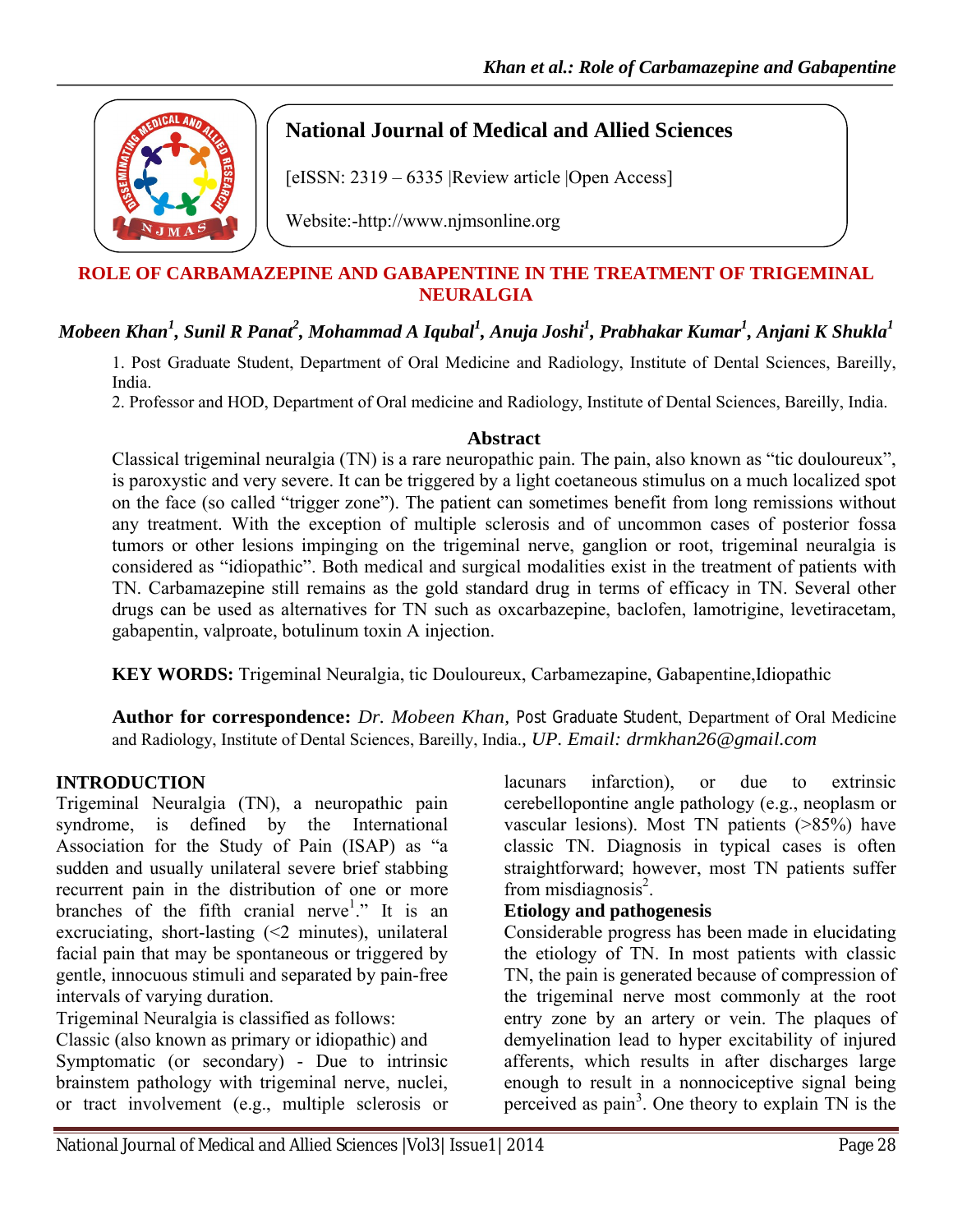one proposed by Devor and colleagues<sup>4</sup>, called the ignition theory, which can be explained as follows. The triggering of pain in TN may follow innocuous stimuli, a phenomenon that is probably explained by post injury changes in neuronal function. After nerve injury, there are an increased proportion of Abeta fibers with sub threshold oscillations that ultimately generate ectopic discharges<sup>5</sup>. These produce a transient depolarization in neighboring passive C neurons in the same ganglion $6$ .

 These findings favor a mechanism whereby afferent nociceptors could be stimulated by activity in injured low-threshold mechanoreceptors. It is likely that both central and peripheral changes occur, which would explain why not all patients with a treated compression of the nerve get permanent relief. There are likely other factors involved given the rarity of the disease, and there are reports of genetic and familial forms<sup>7</sup>.

## **Epidemiology**

Few data are available. Incidence rate of TN is about 3 to 5 cases/year/100.000 persons<sup>8,9</sup>. Prevalence has been estimated at 107.5 men and  $200.2$  women/1 million population<sup>10</sup>. Risk factors have been investigated: multiple sclerosis is well known but additional risk factors are not  $confirmed<sup>11</sup>$ .

## **Clinical features**

These include paroxysmal attacks of pain, characterized by intense, sharp, superficial, or stabbing precipitated from trigger areas or by trigger factors, similar attacks in a patient, absence of neurological findings, and absence of other demonstrable cause. However, these criteria have not been validated<sup>12</sup>. The most problematic feature of the diagnostic criteria is a requirement for absence of sensory deficit in the absence of prior surgical intervention history. There is abundant evidence that subtle clinically detectable sensory deficits are present in the setting of typical TN as well as evidence that electrophysiological abnormalities may antedate detectable sensory loss on examination $13<sup>3</sup>$ . There are other forms of TN that most frequently have been called atypical trigeminal neuralgia and trigeminal neuropathy. Because there are no long-term cohort studies, it is not possible to determine whether these atypical forms are in fact

the same condition but further on in the natural history or whether they may represent a distinct condition.

The timing of the attacks and remission periods, as well as the character of the pain, are the distinguishing features for classic TN. Many patients with increased pain severity during the day and only one third of patients will report nocturnal pain resulting in awakening. Patients with atypical TN often describe a burning, dull, aching after pain that is persistent with a completely pain-free interval. Quality of life in TN can be severely impaired. Because the attacks are usually spontaneous and provoked when eating or talking, this reduces the ability to relax and enjoy social activity. Depression is common, and suicides have been reported. Although on routine examination most patients have no sensory deficit, existing minor sensory deficits may be very subtle and may increase in frequency with chronicity of the syndrome. Abnormalities in neurophysiologic testing may identify subclinical deficits<sup>14</sup>. Patients may exhibit tactile trigger areas within the trigeminal distribution, which will precipitate an attack when stimulated. There are no autonomic features.

## **Diagnosis**

The diagnosis of trigeminal neuralgia should be considered in all patients with unilateral facial pain. Accurate and prompt diagnosis is important because the pain of trigeminal neuralgia can be severe. Other diagnoses must also be considered, particularly in patients with atypical features of the disease or "red flags" in the history or physical examination. In addition, it is important to distinguish classical from symptomatic trigeminal neuralgia for the purpose of treatment. Symptomatic trigeminal neuralgia is always secondary to another disorder, and treatment should focus on the underlying condition<sup>15</sup>.

### **Differential diagnosis**

The list of differential diagnosis is very long. However, some of the lesions which should not be ignored are

- $\bullet$  Specific and non specific facial pains
- Dental disorders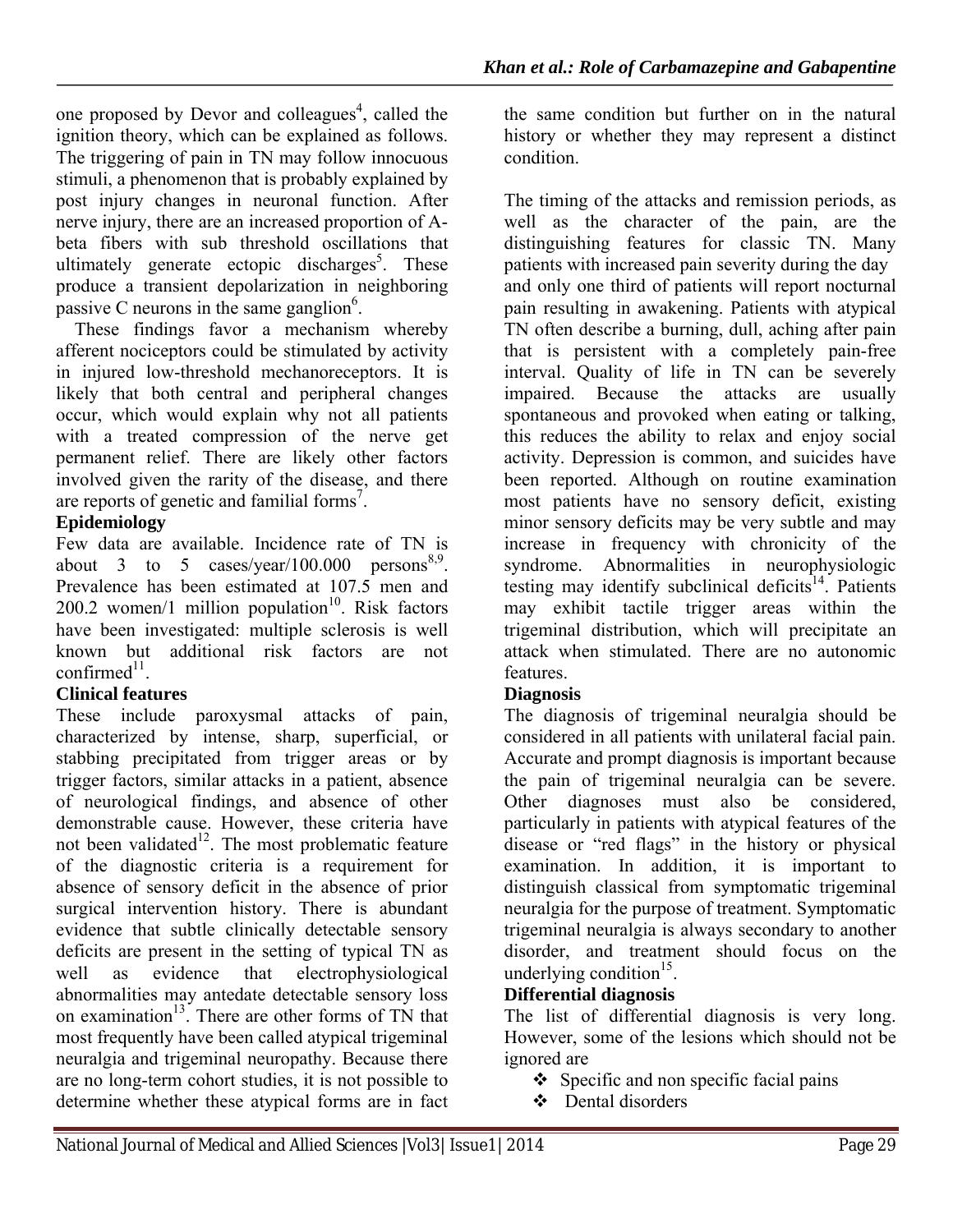- $\div$  Temporomandibular joint disorders
- Vascular migraine
- Cluster headache
- Chronic paroxysmal hemicranias
- $\div$  post herpetic neuralgia
- Cracked tooth syndrome and
- Giant cell arteritis<sup>16</sup>

# **Treatment**

## **Carbamezapine**

Carbamazepine is a tricyclic imipramine first synthesized in 1961 and introduced for treatment of trigeminal neuralgia by  $Blom<sup>17</sup>$ . The four placebo controlled studies totaling 147 patients provide good evidence for the efficacy of carbamazepine<sup>18</sup> and the number needed to treat (NNT) to achieve a 50% reduction in pain is less than two  $(1.7^{19}, 1.8^{20})$ . Not only are the intensity of attacks reduced, but the frequency is also lowered<sup>18</sup>. Carbamazepine has still retained its position as the initial drug of choice for trigeminal neuralgia despite the entry of several new drugs for this condition over the last few decades. This is because of the robust evidence of its efficacy in RCTs (randomized controlled trials) among patients with trigeminal neuralgia<sup>21</sup>. The mechanism may relate to its ability to block voltage sensitive sodium channels which result in stabilization of the hyper excitable trigeminal neural membranes<sup>22</sup>. A much lower dose  $(300-800)$ mg/day) than the conventional antiepileptic dosage is sufficient in alleviating the pain of trigeminal neuralgia. The efficacy at the start of therapy may be even as high as 80% but only 70% obtain complete relief. Common side effects include drowsiness, diplopia, ataxia and hyponatremia. The uncommon but serious adverse effects include allergic rash, myelosuppression, hepatotoxicity, lymphadenopathy, systemic lupus erythematosus, Steven-Johnson syndrome and aplastic anemia. The prevalence of aplastic anemia is 1 in 200,000 patients although mild leukopenia may be seen during early stages of therapy (10%). Skin rashes are more common in the Asian population. Adverse effects require discontinuation in 5-20% of patients. After commencing therapy it is prudent to monitor the complete blood count, serum sodium and liver function test within a few weeks of therapy to detect any adverse reactions. Drug interactions with carbamazepine are a potential problem as the drug has the capacity to induce hepatic drug metabolizing enzymes. Oxcarbazepine is a keto analogue of carbamazepine which has a better toxicity profile. It may be a useful alternative in patients who do not tolerate carbamazepine<sup>23, 24</sup>. In double blind RCTs there was a reduction in the number of attacks (88% of patients showed atleast 50% reduction or more) and the global pain assessment scores were equally good for both oxcarbazepine and carbamazepine<sup>25</sup>.

### **Mechanism of action**

Carbamazepine slows the recovery rate of voltage – gated sodium channels, modulates activated calcium channel activity, and activates descending inhibitory modulation system.

## **Dosage**

The dose of carbamezapine is 200 to 1200 mg in two divided doses $26$ .

# **Common adverse effects**

- Nausea
- ❖ Drowsiness
- Dizziness
- Fatigue
- ❖ Memory problems
- Diplopia
- Liver dysfunction
- ❖ Nystagmus
- $\triangleleft$  Hematosuppression(rare)

# **Gabapentin**

Gabapentin, an antiepileptic drug has shown promise in relieving some forms of neuropathic pain. In a retrospective study, involving 194 cases of trigeminal neuralgia, with paroxysmal facial pain resistant to previous surgical interventions or treatment with multiple medications, 92 patients received a trial of gabapentin, and of this 43 patients reported decline in facial pain. The benefit obtained was complete in 16, nearly complete in 9, moderate in 12 and partial in 6 patients. Onset of pain relief was found to occur during the first 1 to 3 weeks of therapy. In these patients, gabapentin was found to be effective at a daily dose range of 100 to 2400 mg per day in three divided doses with a mean dose 930 mg/day. During a mean follow-up time of 8 months, pain relief was found to continue in two third of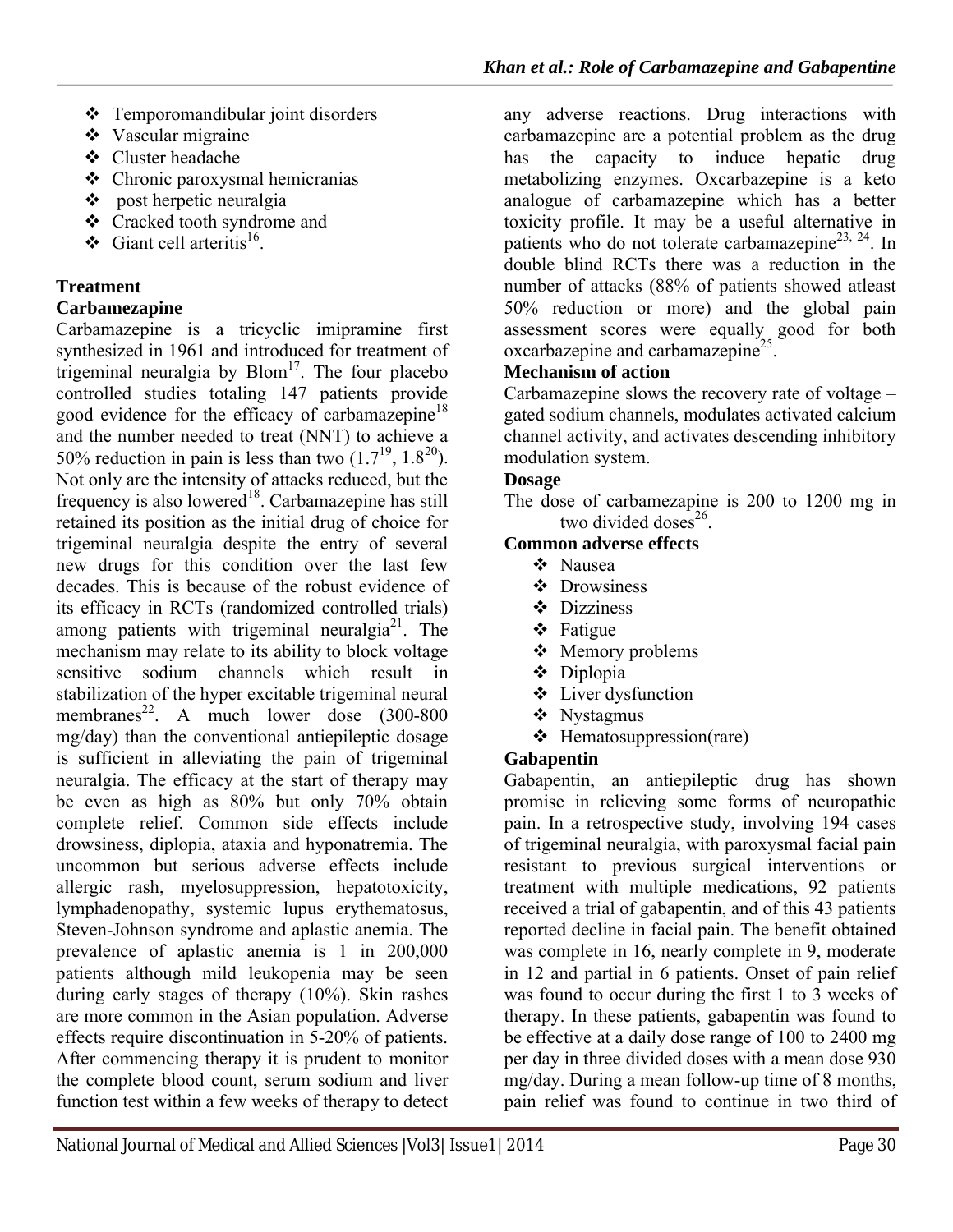patients<sup>27</sup>. From the studies done so far, it appears that treatment should be started at a dose of 900 mg/day  $(300 \text{ mg/d} \text{ on day } 1, 600 \text{ mg/d} \text{ on day } 2,$ and 900 mg/d on day 3). The dose can also be increased to a maximum of 1800 mg/d for greater efficacy. Some patients may be requiring up to 3600  $mg/d^{28}$ . However the effective dose should be individualized based on response and tolerability. Hyperlipidemia is one of the important side effects known to occur while other side effects such as dizziness, coordination problems, infections, nausea, vomiting are usually self limiting within ten days of initiation of therapy.

# **Mechanism of action**

Unknown but possibly includes blockage of voltage gated calcium channels by binding to  $\alpha_2$ /delta subunit

#### **Dosage**

The dose of gabapentin is 1200 to 3600mg daily in 3 to 4 divided doses<sup>26</sup>.

### **Common adverse effects**

- ❖ Somnolence
- **❖** Fatigue
- Dizziness
- Ataxia
- Nystagmus
- Tremor

#### **Prognosis**

Untreated, TN becomes gradually more severe with fewer remission periods, but the rate at which this occurs is unpredictable. Spontaneous remission periods of up to 6 months are common, yet the syndrome remains predominantly progressive in nature. Up to 44% of patients when followed for up to 16 years will fail to get complete pain relief with medical therapy<sup>29</sup>.

### **CONCLUSION**

Trigeminal neuralgia is a common neuropathic pain characterized by paroxysmal pain, along the distribution of trigeminal nerve. Although trigeminal neuralgia is a rare disorder with a high degree of morbidity a myriad of medical and surgical options do exist to alleviate the patient's symptoms. Carbamazepine has clearly surpassed other drugs in terms of strength of evidence and experience in this condition. Surgical options may

be considered for patients who do not respond to medical management. The majority of patients tolerated Carbamazepine however; other medications may be tried if Carbamazepine is unsuccessful or provides only partial relief. Gabapentin is multimodal perioperative drug has efficacy in the treatment of neuropathic pain.

### **Acknowledgment**

Authors acknowledge the immense help received from the scholars whose articles are cited and included in references of this manuscript. The authors are also grateful to authors / editors / publishers of all those articles, journals and books from where the literature of this article has been reviewed and discussed.

#### **REFERENCES**

- **1.** Merskey H, Bogduk N. Classification of chronic pain: descriptions of chronic pain syndromes and definitions of pain terms. 2nd ed. Seattle: IASP Press; 1994. [p. 212].
- **2.** Marlon S. Mathews n Devin K. Binder n Mark E. Linskey Trigeminal Neuralgia: Diagnosis and Nonoperative Management. Winn-ch-163, 2010.
- **3.** Bennetto L, Patel NK, Fuller G. Trigeminal neuralgia and its management. BMJ. 2007; 334:201-205.
- **4.** Devor M, Amir R, Rappaport ZH. Pathophysiology of trigeminal neuralgia: the ignition hypothesis. Clin J Pain. 2002; 18:4- 13.
- **5.** Amir R, Michaelis M, Devor M. Membrane potential oscillations in dorsal root ganglion neurons: role in normal electrogenesis and neuropathic pain. J Neurosci. 1999; 19:8589-8596.
- **6.** Amir R, Devor M. Functional crossexcitation between afferent A- and Cneurons in dorsal root ganglia. Neuroscience. 2000; 95:189-195.
- **7.** Duff JM, Spinner RJ, Lindor NM, et al. Familial trigeminal neuralgia and contralateral hemifacial spasm. Neurology. 1999; 13; 53:216-218.